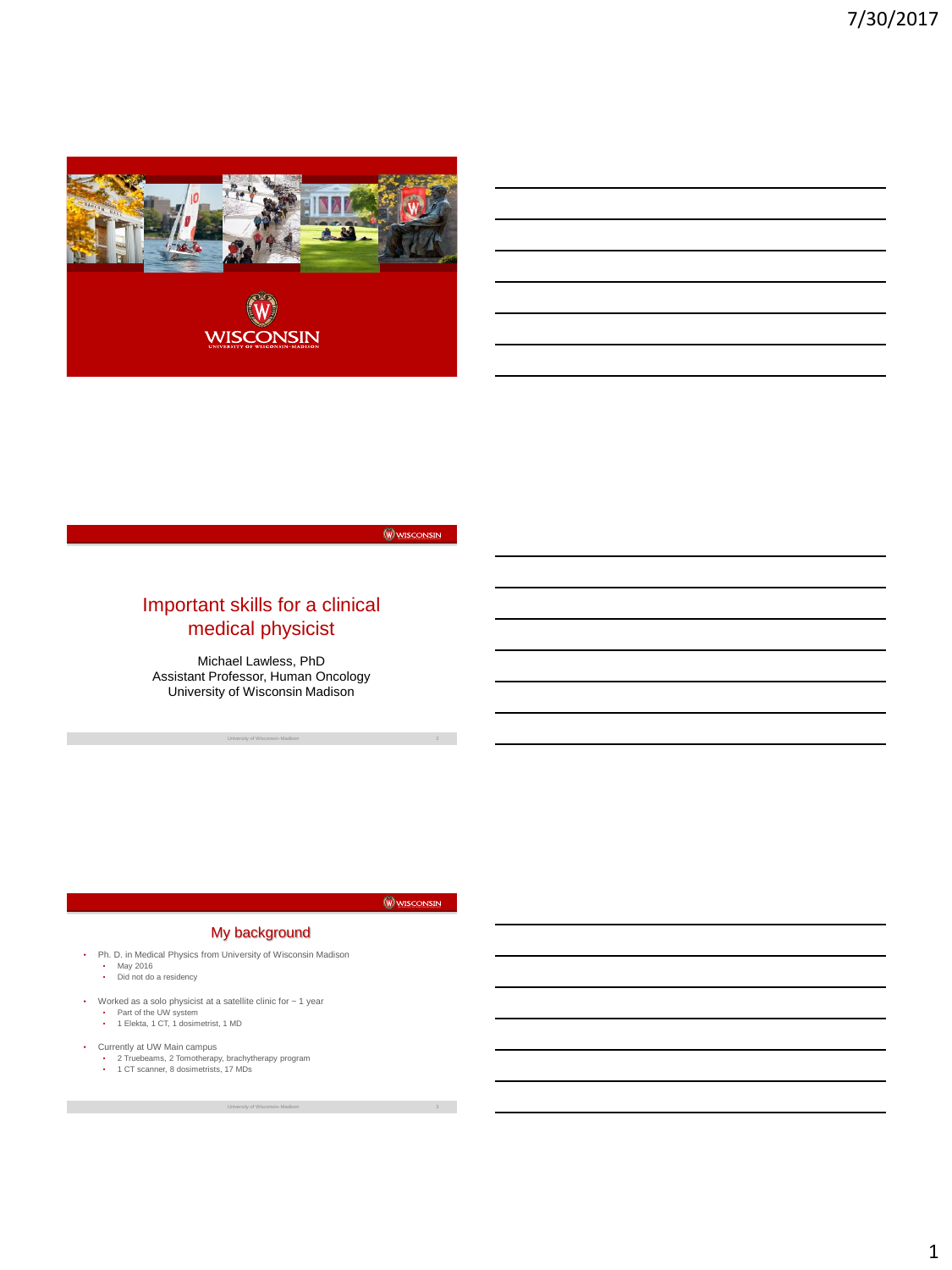# WISCONSIN Relevant skills • Technical • Project Management • Social • Analytical

## WISCONSIN

#### Technical Skills

- The science behind what is done in the clinic every day
- The necessary knowledge and ability to use and implement the technology • This knowledge base is expanding rapidly
- Where are these skills learned?
	- Graduate classes
	- Training on the equipment/software being used
	- Publications Residencies
	-

WISCONSIN

University of Wisconsin–Madison 5

## Project Management Skills

- How to handle and balance the various tasks and projects that all overlap
- Prioritize needs and projects and address them thoroughly and efficiently
- Where are these skills learned?
	- Graduate school thesis work on top of classes, etc. Residency
	-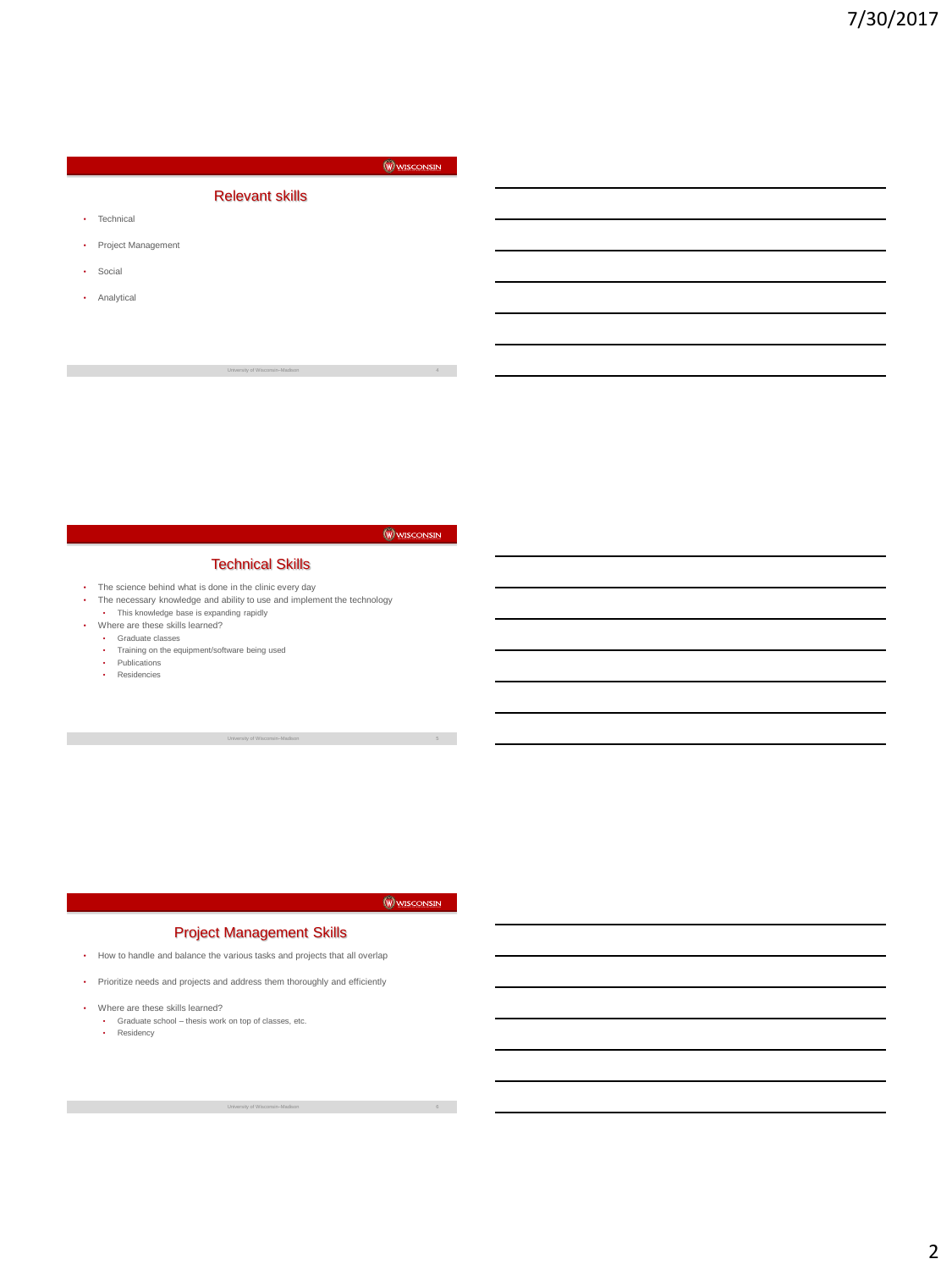#### WISCONSIN

# Social Skills

- Communication, collaboration, teamwork, leadership
- No physicist works on an island<br>• Constant interaction with dosime
- Constant interaction with dosimetrists, therapists, and physicians
- Important to be able to effectively and efficiently communicate and collaborate with all of these other professions
- Where are these skills learned?
	- Residency Other

## WISCONSIN

#### Analytical Skills

- Problem solving applying your technical knowledge to the clinial environment
- The ability to think quickly is an essential part of being a clinical physicist Can be put under pressure to deal with uncommon scenarios
- Will need to draw on your other skill sets to help solve them
	-
	- Identify the problem<br>• Develop a plan • Develop a plan
	- Take action accordingly
- Where are these skills learned?
	- Graduate school Residency

## WISCONSIN

University of Wisconsin–Madison 8

#### My personal experience

- Strengths
	- Technical and project management skills
- Weaknesses

- Residency or not?
	- Residency program definitely would have helped develop skills I was deficient in
	- Would not have taken any job UW was a great oppotunity

<sup>•</sup> Analytical/Problem solving and Communication